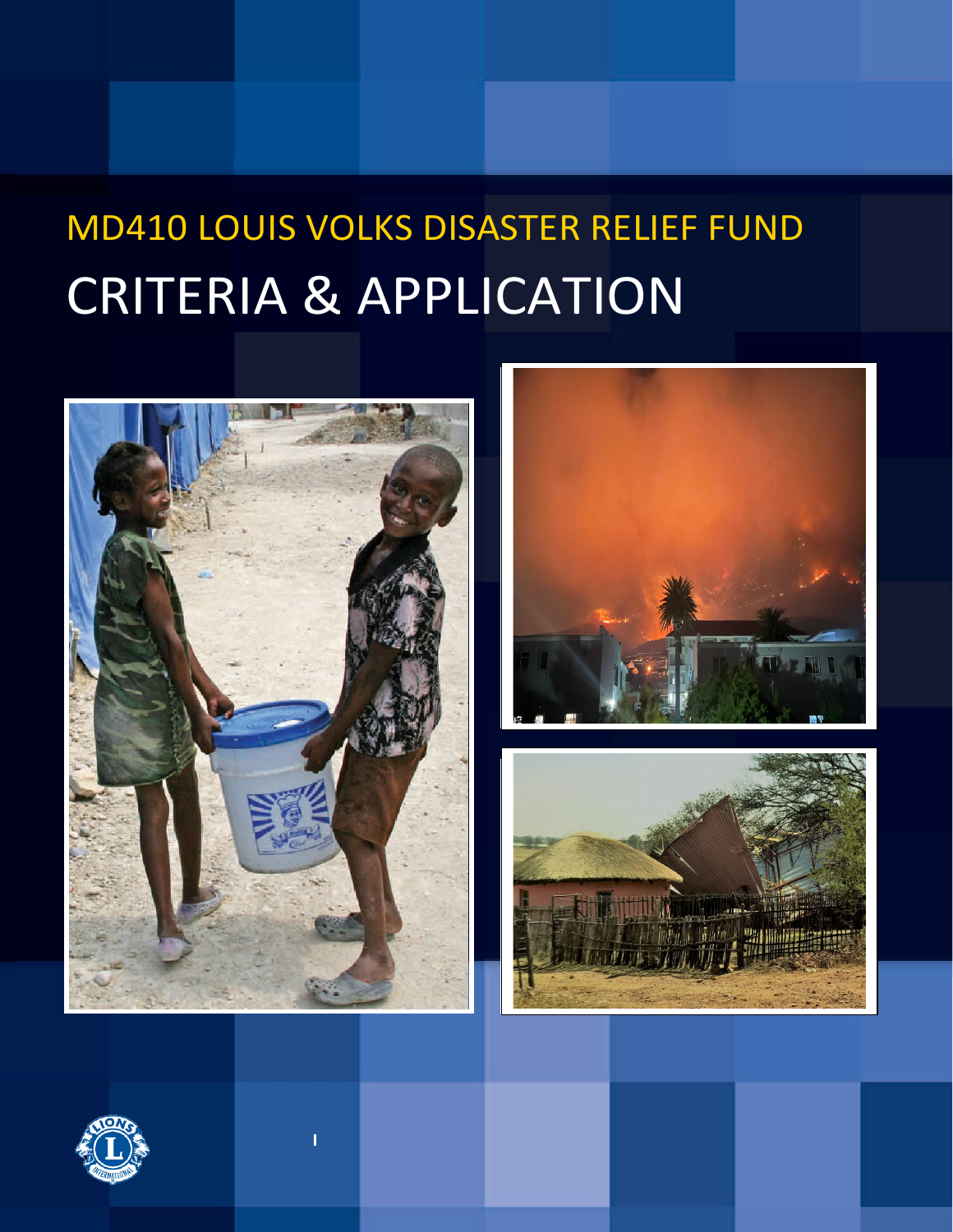# CRITERIA & APPLICATION



# **OBJECTIVE:**

The objective of the MD410 Louis Volks Disaster Relief Fund is to provide immediate emergency relief assistance to victims of natural or man-made disasters. This is done via the Lions Clubs of Multiple District 410. This assistance is available forrelief aid in the aftermath of earthquakes, hail storms,fires,flooding, droughtcausedby either natural disasters or as a consequence of man-made disasters e.g. arson.

# **APPLICATION AND CRITERIA REQUIREMENTS:**

Relief funds are available to Lions Clubs in amounts not to exceed R10 000 per project and is to be utilised for thedistributionofimmediate relief aid to victims of serious natural disasters where 50 or more people have been displaced or affected. The respective Lions Club within MD410mustsubmitthe application requestfor funds, providing specific details including a needs analysis regarding the damages sustained and specifying what said funds will be utilised for. The Club Presidents and Club Alert Co-ordinator should both sign said application. The District Governor of the specific District under which the requesting Lions Club falls would need to sign (either physically or electronically). the application and forward to the Council Chairperson and Council Treasurer of Multiple District 410 for final approval. Applications can be submitted via email.

The Council Chairperson of Multiple District 410 in conjunction with the Council Treasurer of Multiple District 410 has finalapproval authorityfor the release of funds up to a maximum of R10 000 per application. These funds are to be utilised inprovidingimmediate needsincludingthepurchase of food, bottled water, clothing, blankets, medicine, etc.

The funds may not be utilised for non-immediate needs such as providing shelter, rebuilding damaged facilities and homes. For this purpose an LCIF Emergency Grant Application would need to be done.

### **APPLICATION CRITERIA:**

- 1. Applications will be considered forsituations evidenced by an urgent need forwater,food, clothing,medical supplies, blankets, etc. The District Governor of the respective District will ensure that the project / relief effort is oversee that the relevant Lions Club leads the distribution of all goods provided from the funds provided by the MD410 Louis Volks Disaster Relief Fund.
- 2. A Lions Club who receives funds from the MD410 Louis Volks Disaster Relief Fund isobligated, within 30 days to supply a full report with supporting documentation (cash slips, photographs, etc.) to the District Governor of the respective District, Council Chairperson and Council Treasurer of Multiple District 410.
- 3. Funds from the MD410 Louis Volks Disaster Relief Fund shall not be given or used to provide direct cash assistance to disaster victims.

### **DISASTER DETAILS:**

The respective Lions Club should answer the following questions in detail. It is important that as much information as possibleis provided about thedamagessustained. Adelayinprovidingthisinformationwilldelay processing and release of the funds from the MD410 Louis Volks Disaster Relief Fund by the Council Treasurer of MD410.

- 1. When and where did the disaster occur? (Specify municipal area).
- 2. Whatistheextentofthedamage,deaths andinjuries? Howmanyhomes andfamilieswere affected?
- 3. What current relief efforts are underway by the community, relief agencies and Lions?
- 4. Whatisthe Lions Club's planofactiontopurchaseanddistributeimmediatereliefaidsuchasfood,clothing, blankets,bottledwater, medicalsuppliesandsimilaritems?

When all information is received by the Council Chairperson undersigned by the respective District Governor and if it meets the Criteria, the request will be sent to the Council Treasurer for payment into the respective Lions Clubs Projects Account.